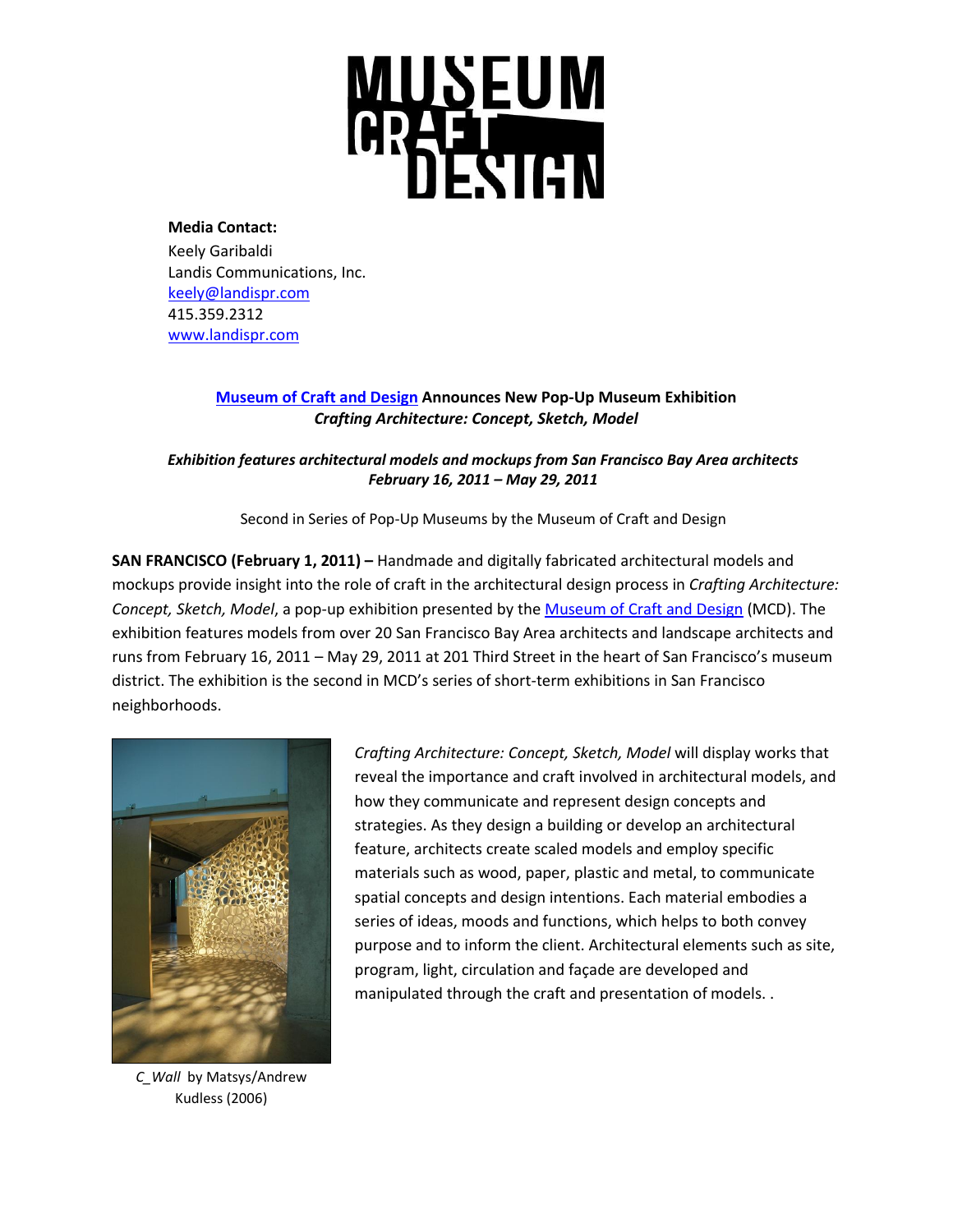"The works in *Crafting Architecture: Concept, Sketch, Model* affirm the importance and ingenuity of handcrafted and digitally fabricated architecture models and mockups, which help develop the built environment around us and demonstrate the craft of architecture," said JoAnn Edwards, executive director of the Museum of Craft and Design. "We are delighted to present this intersection



Model of *Terrabank* by David Fletcher Studio (2010)

of architecture, design and craft at a pop-up location in SOMA's museum district."

### **Participating Architects:**

- **•** Sagan Piechota Architecture
- David Baker + Partners, Architects
- Haas Architecture
- **•** Jensen Architects
- Skidmore, Owings & Merrill LLP
- Woods Bagot
- California College of the Arts, Architecture
- **•** Schwartz and Architecture
- Cary Bernstein Architect
- Gensler  $\bullet$
- Faulders Studio  $\bullet$
- Rossington Architecture
- Zack | de Vito
- Matsys
- Fletcher Studio
- Bionic
- Surfacedesign, Inc.
- Tom Leader Studio
- Future Cities Lab
- zDp Models  $\bullet$

# **Information on** *Crafting Architecture: Concept, Sketch, Model* **at the Museum of Craft and Design at 201 Third Street**

| <b>WHERE:</b>                            | Museum of Craft and Design at 201 Third Street<br>201 Third Street<br>San Francisco, CA, 94103 |
|------------------------------------------|------------------------------------------------------------------------------------------------|
| WHEN:                                    | February 16, 2011 - May 29, 2011                                                               |
| <b>EXHIBITION HOURS:</b>                 | Tuesday $-$ Saturday, 11 a.m. to 6 p.m.                                                        |
| <b>ADMISSION:</b>                        | \$3 suggested donation<br>Free for MCD members and children under 12                           |
| <b>FOR PUBLIC</b><br><b>INFORMATION:</b> | Call the Museum of Craft and Design at (415) 773-0303 or email<br>info@sfmcd.org               |

# **Special events for** *Crafting Architecture: Concept, Sketch, Model* **at the Museum of Craft and Design at 201 Third Street**

**Opening Reception**